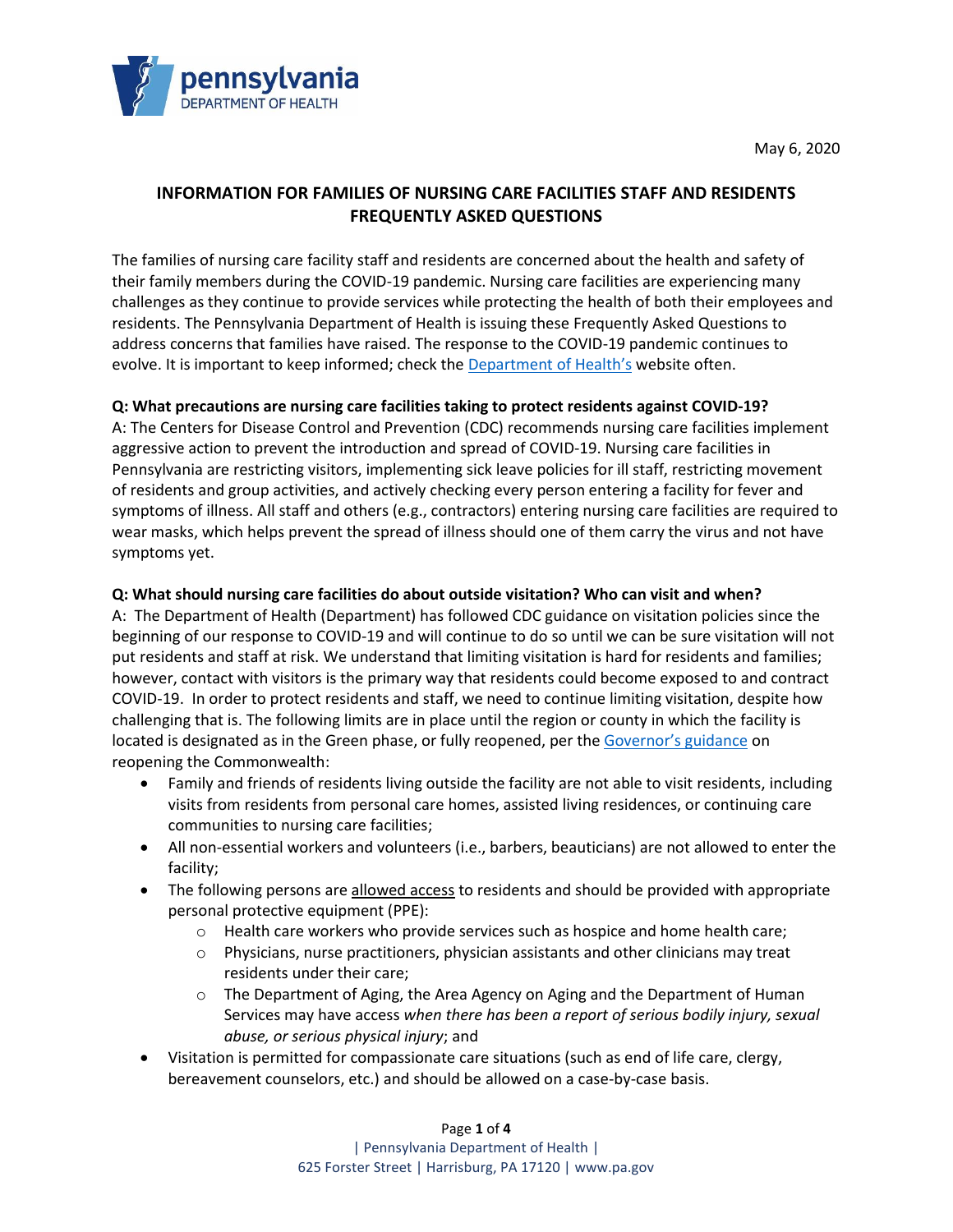

Visitors must be screened prior to entering the facility, using the same protocols as staff screening, for a fever or any other symptoms of COVID-19. Visitors that show any symptoms of illness are not permitted in the facility. Compassionate care visitors are required to follow mitigation protocols, such as practicing proper handwashing, and wearing a face mask or face covering at all times. Visitors' access must be restricted to only the room or location in which the resident receiving services is located.

## **Q: What is the appropriate screening protocol for residents?**

A: Facilities should be actively monitoring residents at least every 12 hours. If any two of the signs and [symptoms of COVID-19](https://www.cdc.gov/coronavirus/2019-ncov/symptoms-testing/symptoms.html) are detected in any resident, staff in the facility should:

- Initiate precautions per CDC guidelines;
- Check room air pulse oximetry;
- Increase frequency of vital sign screening, including pulse oximetry, to every 8 hours;
- Screen for influenza; and
- If negative, screen for COVID-19.

If any one of the signs and symptoms is detected in any resident:

- Initiate precautions per CDC guidelines;
- Check a room air pulse oximetry; and
- Increase frequency of vital sign screening, including pulse oximetry to every 8 hours

## **Q: What is the screening protocol for staff who are suspected of having COVID-19?**

A: Staff must be screened upon entering the building using a checklist such as the one developed by the [American Health Care Association and the National Center for Assisted Living\)](https://www.ahcancal.org/facility_operations/disaster_planning/Documents/COVID19-Screening-Checklist-SNF-Visitors.pdf). The Centers for Medicare and Medicaid Services (CMS) issued guidance to nursing facilities to actively take employees' temperature and document absence of shortness of breath, new or change in cough, and sore throat prior to starting a shift. Sick employees should stay home. If an employee becomes ill during their shift, they must leave the building immediately while wearing a facemask and self-isolate at home.

## **Q: What can nursing care facilities offer to keep families involved?**

A: There are several options nursing care facilities can offer to residents and their families:

- Offering alternative means of communication for people who would otherwise visit, such as virtual communications (phone calls, video or other means of communication);
- Creating or increasing listserv communications to provide general updates for families to stay in touch with what's happening at the facility;
- Assigning staff as primary contact to families for inbound calls and conducting regular outbound calls to keep families informed; and
- Offering a phone line with a voice recording updated at set times (e.g., daily) with a general update about what's happening at the facility.

## **Q: Why are residents being confined to their rooms?**

A: According to CDC guidance, residents should stay in their rooms to avoid spreading the virus. Until the county in which the facility is located is designated as in the Green phase per the Governor's guidance, residents should stay in their rooms (to the extent possible), except for medically necessary purposes. If residents must leave their rooms, they should wear a face mask or face covering, practice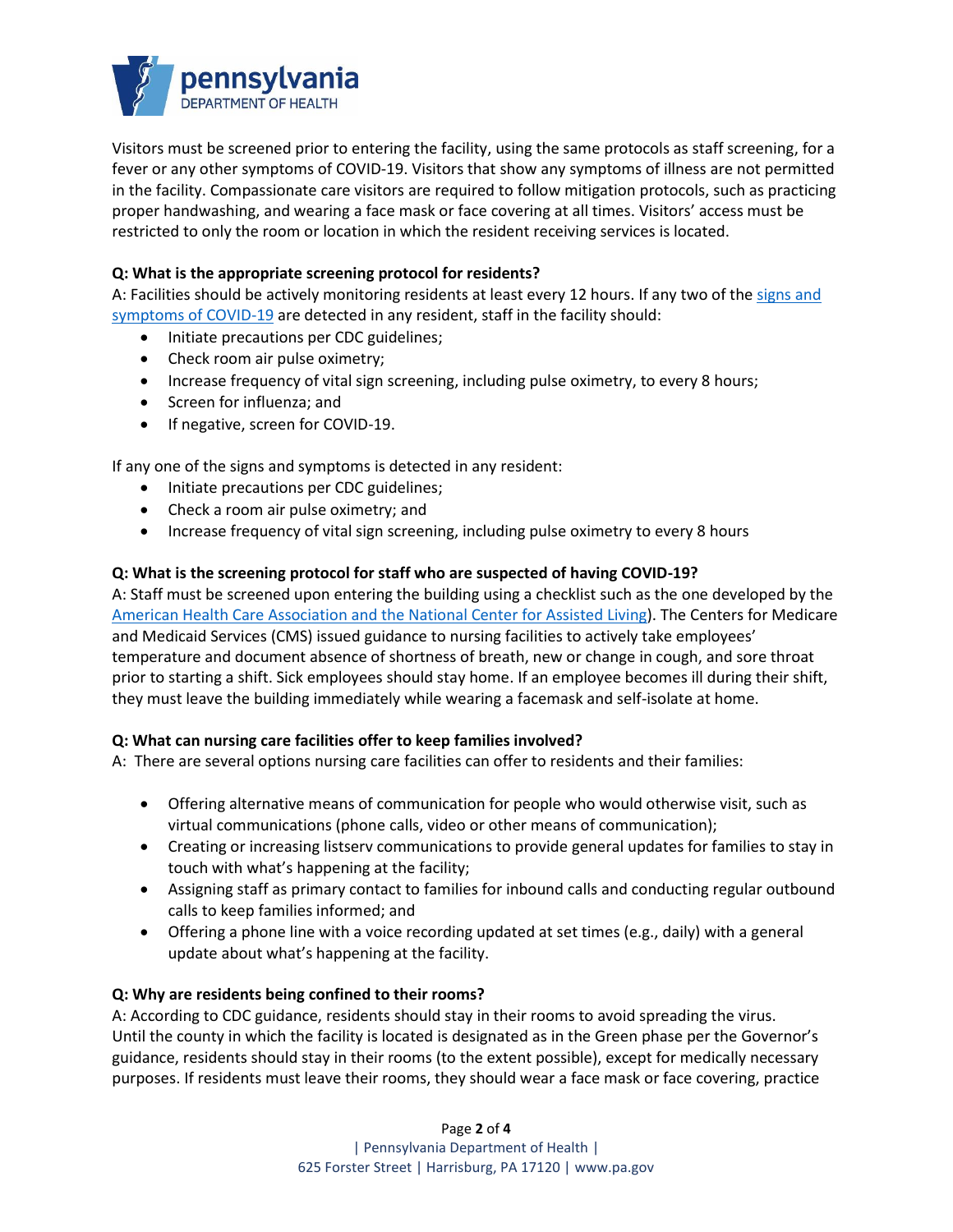

hand hygiene, limit their movement in the facility, and engage in social distancing (staying at least 6 feet away from others). Remember, this is for the health and safety of the residents.

## **Q: What activities are permitted?**

A: Residents are able to continue activities in their rooms that they normally would. When the county is designated as in the Green phase, per the Governor's guidance, group activities and communal dining will resume.

## **Q: When there is a COVID-19 confirmed case in the facility, should others with symptoms be tested?**

**A:** Once COVID-19 is confirmed in a facility, it is likely that other residents have been exposed. The Department recommends testing all nursing care facility residents who have symptoms of COVID-19.

## **Q: Are facilities required to notify staff and family of who has tested positive?**

A: Nursing care facilities are required by regulation to notify a resident or resident's responsible party if there is a change in the resident's condition.

## **Q: What is [PPE](https://www.health.pa.gov/topics/Documents/Diseases%20and%20Conditions/COVID-19%20PPE%20Fact%20Sheet.pdf) and who needs it?**

A: PPE is personal protective equipment such as N95 and surgical masks, gloves and gowns worn to protect against infection from COVID-19. Everyone who enters the nursing care facility should wear a face mask or face covering. More recommendations about PPE are available from the [CDC](https://www.cdc.gov/coronavirus/2019-ncov/hcp/long-term-care.html) website.

Cloth face masks are a useful tool to control the spread of the virus that causes COVID-19 from people who may carry the virus, even if they do not know it. Cloth face masks are not considered PPE and do not protect the wearer. Health care workers and staff in nursing care facilities should be wearing PPE as part of the Department's Health Alert 492, Universal Masking of Health Care Workers and Staff in [Congregate Care Settings.](https://www.health.pa.gov/topics/Documents/HAN/2020-PAHAN-492-04-03-ALT-Universal%20Masking.pdf)

## **Q: Are facilities permitted to admit and discharge residents during the pandemic?**

A: Nursing care facilities should continue to accept new admissions and receive readmissions for current residents who have been discharged from the hospital and who are stable. This includes stable patients who have had COVID-19.

Nursing care facilities should discharge residents who no longer need that level of care, ensuring a safe and orderly discharge.

## **Q: Is an Ombudsman still available to residents in the facilities?**

A: Residents can still access the Ombudsman as needed, through non-contact communication (including phone calls or video communication arranged by the facility). Facilities may permit the Ombudsman to enter the facility on a case-by-case basis and in compassionate care situations. Per the Pennsylvania Department of Aging, the ombudsman network is prepared to assist consumers with concerns in facilities throughout the current COVID-19 pandemic, advocating for the rights of residents in long-term care facilities, such as nursing homes, personal care homes, and assisted living facilities. Contact the Ombudsman state office at (717) 783-8975 or email [LTC-ombudsman@pa.gov.](mailto:LTC-ombudsman@pa.gov)